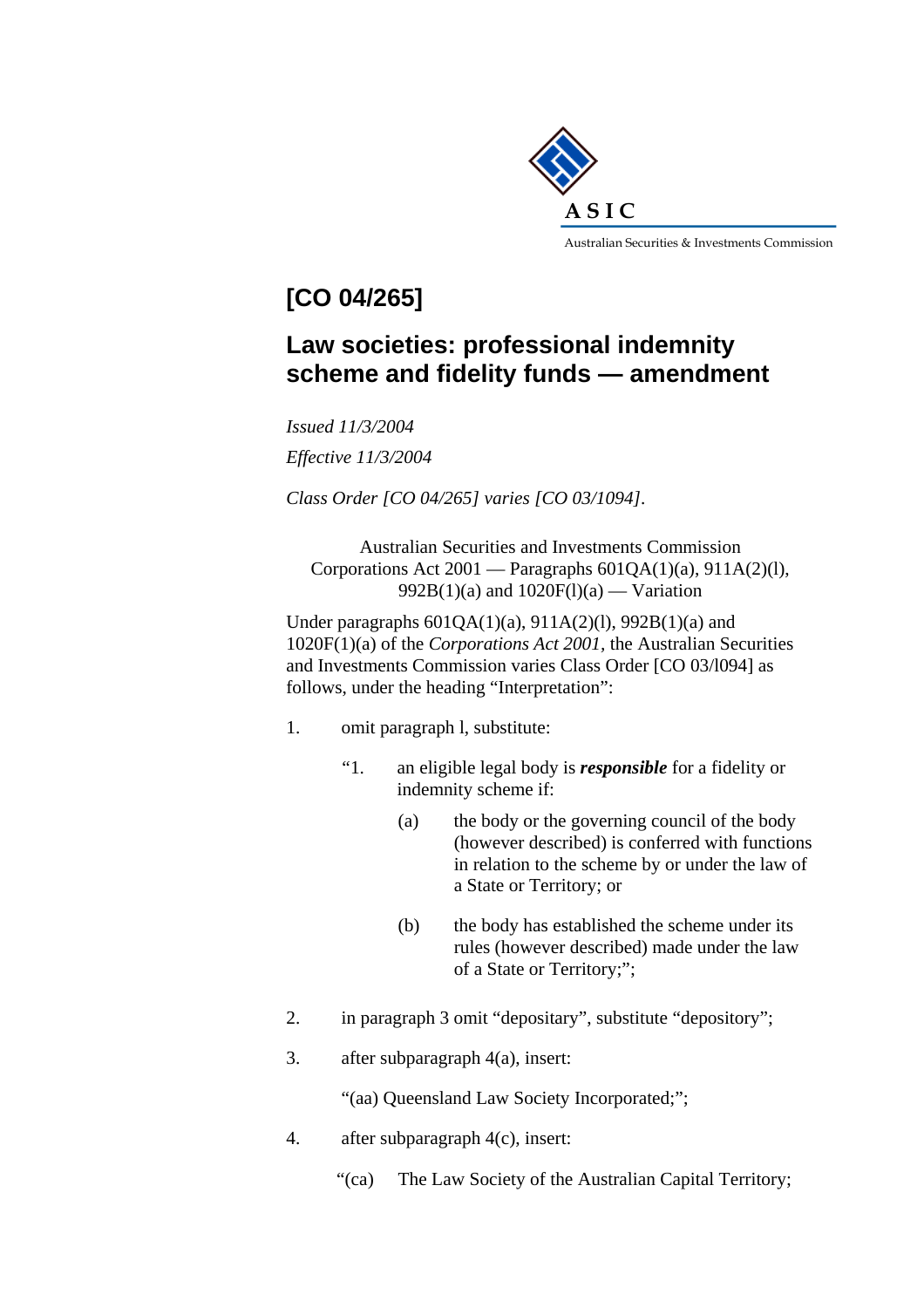- (cb) The Law Society of Tasmania;";
- 5. after subparagraph 5(c), insert:
	- "(d) LawCover Pty Ltd ACN 003 326 618;";
- 6. before subparagraph 6(a), insert:
	- "(aa) the Solicitors' Fidelity Fund of the Australian Capital Territory established by section 132 of the *Legal Practitioners Act 1970* of the Australian Capital Territory;
	- (ab) professional indemnity insurance arrangements under Part 9 of the *Legal Practitioners Act 1970* of the Australian Capital Territory;";
- 7. after subparagraph 6(b), insert:
	- "(ba) insurance arrangements made under Division 2 of Part 3 of the *Legal Profession Act 1987* of New South Wales;";
- 8. after subparagraph 6(d), insert:
	- "(da) the Legal Practitioners' Fidelity Guarantee Fund established by section 12 of the *Queensland Law Society Act 1952* of Queensland;
	- (db) the Law Claims Levy Fund established by the *Queensland Law Society (Indemnity) Rule 1987* made by the council of the Queensland Law Society under paragraph 5A(1)(ha) of the *Queensland Law Society Ac*t *1952* of Queensland;
	- (dc) professional indemnity insurance arrangements under the *Queensland Law Society (Indemnity) Rule 1987*  made by the council of the Queensland Law Society under paragraph 5A(1)(ha) of the *Queensland Law Society Act 1952* of Queensland;"; and
- 9. after subparagraph 6(f), insert:
	- "(fa) professional indemnity insurance arrangements under Part 6 of the *Rules of Practice l994* made by The Law Society of Tasmania under section 124 of the *Legal Profession Act 1993* of Tasmania;".